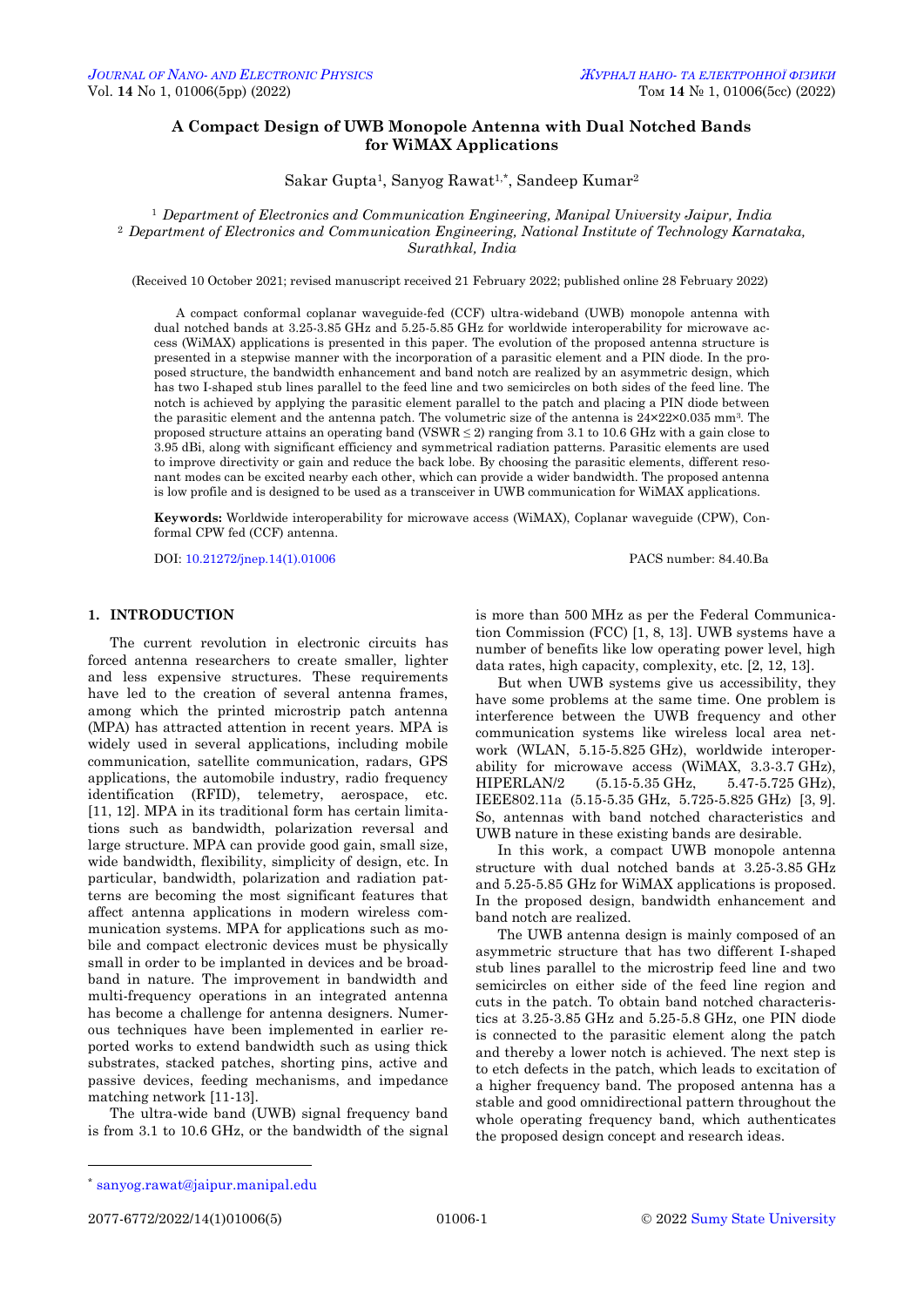This research paper primarily contains three parts. First, the design evolution of the proposed UWB antenna structure and the simulation results. Second, the antenna evolution with dual notched bands at 3.2- 3.85 GHz and 5.25-5.85 GHz for WiMAX applications and its key parameters are analyzed. In the third section, simulation results of final designs are presented systematically.

## **2. ANTENNA CONFIGURATION AND RESULT**

The design structure of the proposed antenna along with the physical parameters are shown in Fig. 1. The antenna structure geometry lies in the *XY* region over a finite ground region. The substrate height (*h*) is very small as compared to the free space wavelength  $(\lambda_0)$ , and for its use in modern communication systems the dimension of the square patch is restricted to 22×24 mm<sup>2</sup> . The primary structure consists of copper as the patch and ground, having dimensions 24×22×1.59 mm<sup>3</sup> . The substrate made of FR-4 material is used with a thickness of 1.59 mm, relative permittivity of 4.4 and loss tangent of 0.02. The coplanar waveguide (CPW) feed is used in the geometry.

In the simulation of the antenna structure, finite element method-based CST microwave studio has been used. The design of a conformal CPW fed (CCF) UWB antenna is depicted in Fig. 1. In CPW feeding, the side plane of the conductor is grounded, and the center strip transmits the signal. The benefit of the CPW fed slot antenna is its wideband characteristics. So, the CPW fed slot antenna is an extremely effective and promising antenna feeding technique for wideband wireless antenna applications [5]. Fig. 1a (antenna-1) has a primary square patch asymmetric structure, which is inspired by the work reported in [4]. Fig. 1a (antenna-1) shows the initial design of the CCF antenna, where a 50 Ω microstrip feed line 2 mm wide and 11 mm long is applied. The optimized parameters are illustrated in Table 1. This antenna structure provides the reflection coefficient below  $-10$  dB in the frequency range of 3.6 to 9.5 GHz.



a



**Fig. 1** – (a) Antenna-1 and (b) Antenna-2 with CCF line

**Table 1** – Optimized parameters (in mm) of Fig. 1a for antenna-1

| -- | — | 72 |  |
|----|---|----|--|
|    |   |    |  |

To further improve the performance, the proposed antenna structure is modified by etching two semicircles on the patch with radii *R*1 and *R*2 on both sides of the antenna, as shown in Fig. 1b. Taking all other parameters constant as per the initial structure, the variation of the radii *R*1 and *R*2 is shown in Table 2. The frequency response of this modified antenna is much better than that of the antenna presented in Fig. 1a. This antenna structure provides the reflection coefficient below  $-10$  dB in the frequency range of 3.1 to 10.6 GHz.

**Table 2** – Effect of semicircle radii (*R*1 and *R*2)

| Constant<br>parameter<br>(radius) | Varying<br>parameter<br>(radius) | BW (GHz)      |
|-----------------------------------|----------------------------------|---------------|
| $R2 = 3$ mm                       | $R1 = 1.9$ mm                    | $3.2 - 10.4$  |
|                                   | $R1 = 2.5$ mm                    | $3.1 - 10.6$  |
|                                   | $R1 = 2.3$ mm                    | $3.15 - 10.5$ |
| $R1 = 2.5$ mm                     | $R2 = 2.2$ mm                    | $3.1 - 10.5$  |
|                                   | $R2 = 3$ mm                      | $3.1 - 10.6$  |
|                                   | $R3 = 2.6$ mm                    | $3.1 - 11.0$  |

**Table 3** – Optimized dimensions (in mm) for antenna-2

|  | l M | $\perp$ $L3 \perp R$ |  |
|--|-----|----------------------|--|
|  |     |                      |  |

# **3. MODIFIED RING STRUCTURE WITH PARASITIC ELEMENT AND PIN DIODE**

The antenna structure is additionally amended by applying a parasitic element, as shown in Fig. 2a (antenna-3), and placing one PIN diode, as shown in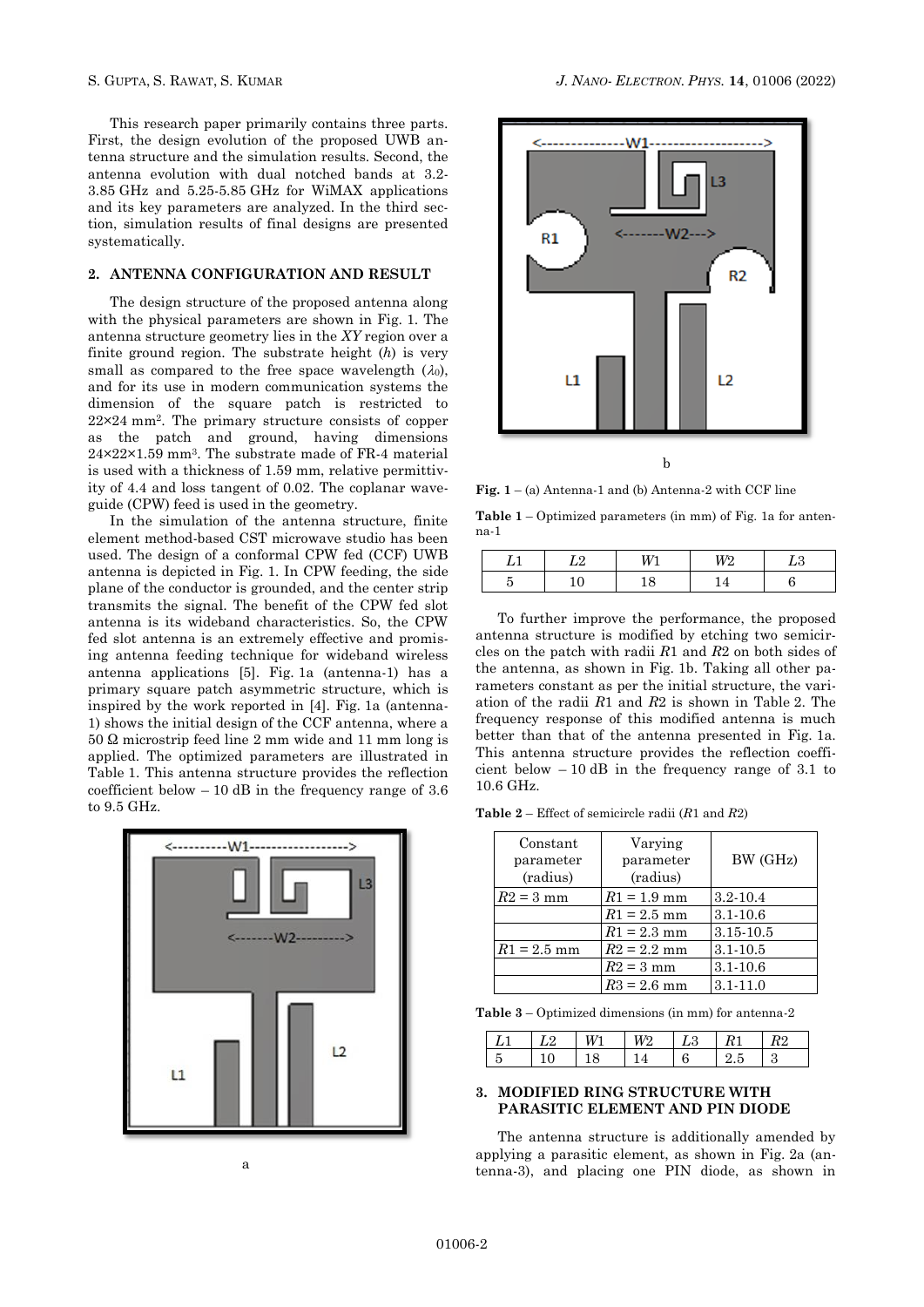A COMPACT DESIGN OF UWB MONOPOLE ANTENNA … *J. NANO- ELECTRON. PHYS.* **[14](#page-0-2)**, [01006](#page-0-2) [\(2022\)](#page-0-2)

Fig. 2b (antenna-4), between the parasitic element and the antenna patch. The antenna design in Fig. 2b (antenna-4) is finally our proposed design for WiMAX. An I-shaped parasitic strip is positioned parallel to the patch to introduce a notched band for WiMAX [7]. Parasitic elements are used to improve directivity or gain and reduce the back lobe. By choosing parasitic elements, different resonant modes can be excited nearby each other that can provide a wider bandwidth. A parasitic element has dimensions of 14×2 mm<sup>2</sup> . In Table 4, the optimized dimensions of antenna-4 are shown.

**Table 4** – Optimized dimensions (in mm) of antenna-4

|  | W | W? | - | $\kappa$ | 1 L 4 | L4 | LΟ |
|--|---|----|---|----------|-------|----|----|
|  |   |    |   |          |       |    |    |





**Fig. 2** – (a) Antenna-3 and (b) antenna-4, CCF UWB antenna for WiMAX applications

This antenna in Fig. 2a is then modified into the antenna in Fig. 2b for better radiation characteristics; in this design, a PIN diode is placed between the parasitic element and the patch. The simulated result of the variation of the reflection coefficient  $(S_{11})$  for the designed structure with respect to frequency is shown in Fig. 3, taking all other parameters constant as per the structure in Fig. 2a.

A PIN diode changes the slot length. It works as a short circuit and current flows in the circuit. When using a PIN diode, an antenna resonates at different frequency bands. In this structure, a PIN diode is used, it covers two frequency bands [6, 10]. This antenna structure provides the reflection coefficient below – 10 dB with dual notched bands at 3.25-3.85 GHz and 5.25-5.85 GHz for WiMAX. Table 5 shows the effect of the PIN diode in the ON/OFF state.

**Table 5** – Effect of the PIN diode in the ON/OFF state

| PIN diode state | First frequency<br>band (GHz) | Second frequency<br>band (GHz) |
|-----------------|-------------------------------|--------------------------------|
| OFF             | 3.09-4.56                     | 5.11-5.378                     |
| OΝ              | 3.25-3.85                     | 5.25-5.85                      |

# **4. RESULTS AND DISCUSSION**

The final structure of the proposed CCF UWB antenna for WiMAX applications is shown in Fig. 2b. With reference to the final design, it is observed that the proposed antenna structure has band notched characteristics at frequencies of 3.25-3.85 GHz with a center frequency of 3.5 GHz and at frequencies of 5.25- 5.85 GHz with a center frequency of 5.4 GHz with optimized parameters, the result is shown in Fig. 3.



**Fig.**  $3$  – Simulated reflection coefficient  $(S_{11})$  vs. frequency (GHz) of the design with a PIN diode and a parasitic element

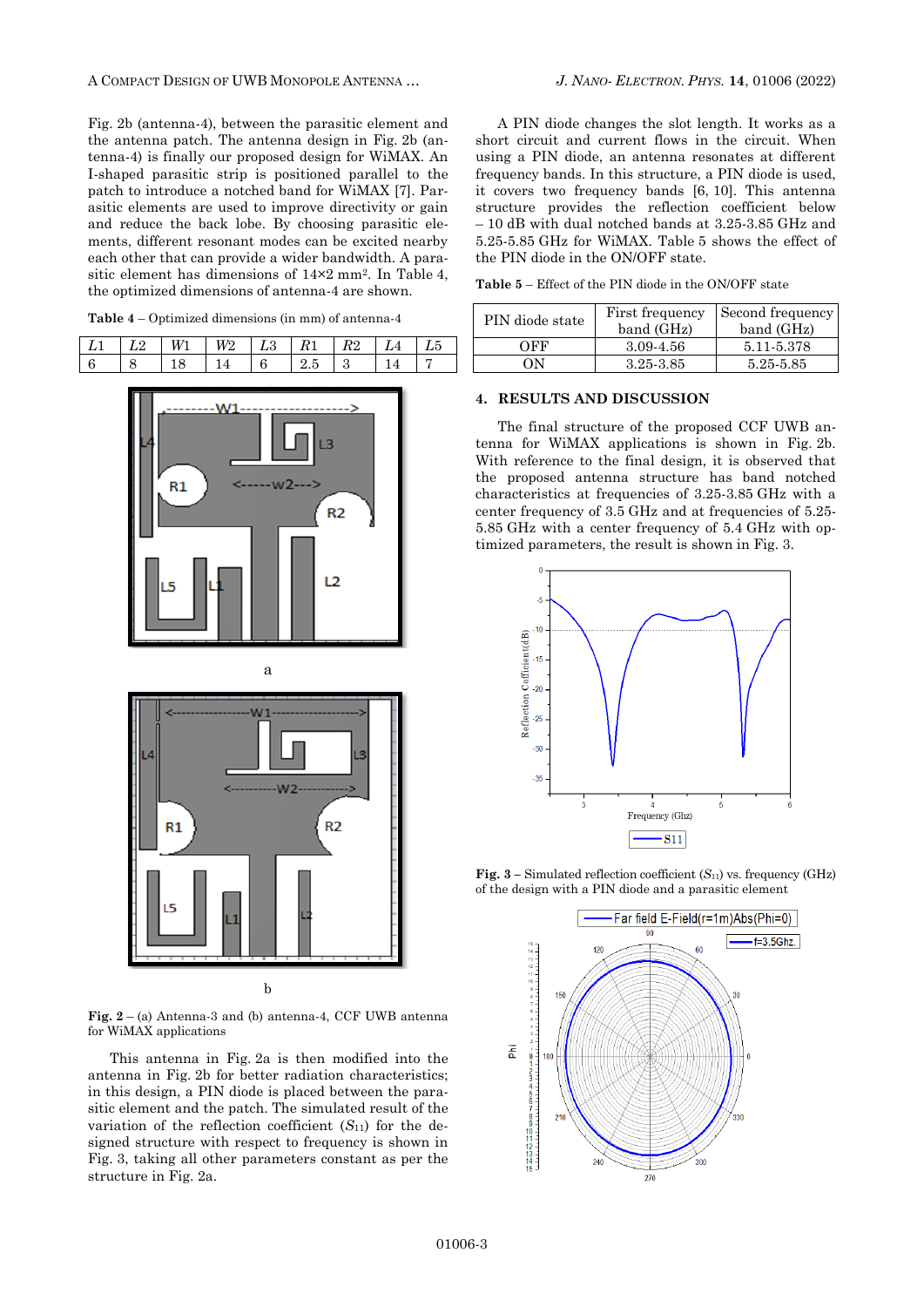

**Fig. 4** – Variation of the *E*- and *H*-plane elevation patterns at 3.5 and 5.4 GH

In Fig. 4, the simulated *E*-plane and *H*-plane radiation patterns for the proposed antenna at two different

#### **REFERENCES**

- 1. Federal Communications Commission Revision of Part 15 of the Commission's Rules Regarding Ultra-Wideband Transmission System from 3.1 to 10.6 GHz Federal Communications Commission (Washington, DC, ET-Docket, FCC 98-153: 2002).
- 2. C.-T. Chuang, T.-J. Lin, S.-J. Chung, *[IEEE Trans.](https://doi.org/10.1109/TAP.2012.2207327) Anten[na Propag.](https://doi.org/10.1109/TAP.2012.2207327)* **60** No 10, 4492 (2012).
- 3. C.-C.Lin, P. Jin, R.W. Ziolkowski Single, *[IEEE Trans.](https://doi.org/10.1109/TAP.2011.2167947) [Antenna Propag.](https://doi.org/10.1109/TAP.2011.2167947)* **60** No 1, 102 (2012).
- 4. Kumar Naik Ketavath, Dattatreya Gopi, Sriram Sandhya Rani, *[IEEE Access](https://doi.org/10.1109/ACCESS.2019.2905661)* **7***,* 43547 (2019).
- 5. Subhajit Sinha, Biswarup Rana, Chandan Kumar Ghosh, S.K. Parui, *[Procedia Technol.](https://doi.org/10.1016/j.protcy.2012.05.065)* 417 (2012).
- 6. DaliaM. Elsheakh, Esmat A. Abdallah, *Int. J. [Antenna](https://doi.org/10.1155/2014/761634)  [Propag.](https://doi.org/10.1155/2014/761634)* **2014***,* 761634 (2014).
- 7. Rezaul Azim, Mohammad Tariqul Islam, Senior, Ahmed Toaha Mobashsher, *[IEEE Antenna Wireless Propag.](https://doi.org/10.1109/LAWP.2013.2288370) Lett.* **12**, [1412](https://doi.org/10.1109/LAWP.2013.2288370) (2013).

frequencies of 3.5 and 5.4 GHz are shown. It is observed that the *E*-plane is almost omnidirectional in nature for both resonant frequencies. However, the *H*-plane pattern is bidirectional in nature with an angular width of  $88.7^\circ$  at a frequency of  $3.5$  GHz and  $87.0^\circ$  at a frequency of 5.4 GHz.

### **5. CONCLUSIONS**

In this work, a compact conformal CPW-fed (CCF) UWB antenna for WiMAX applications has been designed. The elementary structure of the proposed antenna design is an asymmetric one, which has two I-shaped stub lines parallel to the feed line and two semicircles on both sides of the feed line. The notch is achieved by applying a parasitic element parallel to the patch and placing a PIN diode between the parasitic element and the antenna patch. By placing these elements, an UWB antenna with dual notched bands at 3.2-3.85 GHz and 5.25-5.85 GHz for WiMAX applications is obtained. To verify the performance of the final antenna structure, several simulated results between frequency and reflection coefficient are studied and analyzed. Compared to other UWB antennas for Wi-MAX applications, the proposed antenna structure is simple and convenient to design. The proposed antenna structure also has some other attractive features such as good band-edge selectivity, small size, independent reconfigurable structure, which are not related to the radiation pattern and have little effect on the radiation performance of the proposed antenna design.

# **ACKNOWLEDGEMENTS**

The authors acknowledge and express their deep gratitude to Manipal University Jaipur for extending support in providing simulation facilities to complete this research work.

- 8. Q. Chen, J. Gu, P. Liu, J. Xie, J.Wang, Y.Liu, *[Optics Laser](https://doi.org/10.1016/j.optlastec.2018.02.049)  [Technol.](https://doi.org/10.1016/j.optlastec.2018.02.049)* **105**, 102 (2018).
- 9. Q. Chu, Y. Yang, *IEEE Trans. [Antenna Propag.](https://doi.org/10.1109/TAP.2008.2007368)* **56***,* 3637 (2008).
- 10. Hailong Yang, Xiaoli Xi, Lili Wang, Yuchen Zhao, Xiaomin Shi and Yanning Yuan, *Int. J. [Microwave Wireless Tech](https://doi.org/10.1017/S1759078718001587)[nol.](https://doi.org/10.1017/S1759078718001587)* **11***,* 368 (2019).
- 11. T. Tansarn, P. Kaewprapha, *[2016 Int.](https://doi.org/10.1109/ICSEC.2016.7859907) Comp. Sci. Eng. [Conf.,](https://doi.org/10.1109/ICSEC.2016.7859907)* 14 (2016).
- 12. Y. Zehforoosh, M. Mohammadifar, A.H. Mohammadifar, S.R. Ebadzadeh, *J. Microwaves Optoelectron. [Electromagn.](https://doi.org/10.1590/2179-10742017v16i3915) [Appl.](https://doi.org/10.1590/2179-10742017v16i3915)* **16**, 765 (2017).
- 13. H.L. Yang, X.L. Xi, Y.C. Zhao, X.M. Shi XM, *[IEICE Elec](https://doi.org/10.1587/elex.15.20180458)tron. [Express](https://doi.org/10.1587/elex.15.20180458)* **15**, 1 (2018).